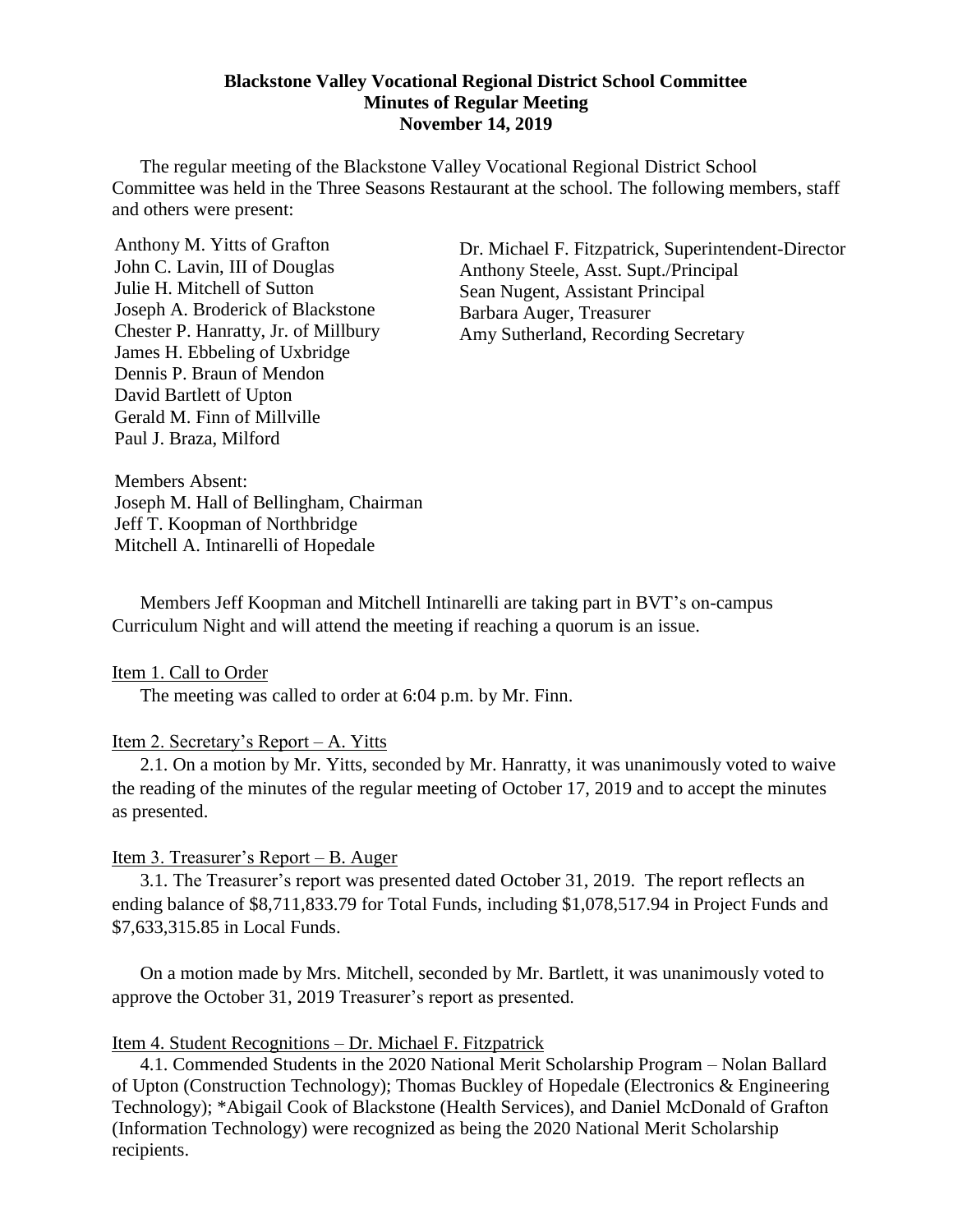4.2. Perfect Scores (600) – Project Lead the Way "End-of-Course" Exam – \*Madison Gannon of Uxbridge (Engineering & Robotics); and \*Grant Van Dyke of Blackstone (Engineering & Robotics) were recognized for receiving perfect scores on Project Lead the Way "End of-Course" Exam.

\* Those students who could not attend the November School Committee meeting shall be invited to the attend the December 19, 2019 meeting.

### Item 5. Comments by Student Representatives – Logan Keefe & Isabella Caccavelli

The Committee was informed that BVT hosted a Fall Conference on November 7, 2019 for over 700 students. This was a leadership event for students across Central MA. There will be a bonfire on November 26, 2019 inclusive of the annual Turkey Run. This is a great community event. The school will be preparing Thanksgiving meals for over 15 families. The school is receiving donations for the preparation of these meals.

### Item 6. Academic Development Presentation – Ashley MacLure

6.1. Ms. MacLure provided a presentation about what students accomplish within the Visual Arts Department. The students have the freedom to be creative. Students are assisted in making a curriculum choice based on interest whether it is painting, drawing, ceramics, sculpture or print making. The students work is evaluated in these shop areas. Students can research, explore and brainstorm through a creative formative assessment based on the National Based Standards. One of the favorite projects was the "Trashen Show." The goal is to learn the process of art over the end product. The expanded facility area has benefitted this department. A classroom snapshot was shown to School Committee members.

### Item 7. Facilities Subcommittee Report – David Bartlett

Mr. Bartlett stated that the Facilities Subcommittee held their meeting last night. To date, 100% of the summer projects have been completed. There was discussion about the snow removal preparation for this fiscal year. There is a plan in place. The snow fleet contains older vehicles which are becoming expensive to repair. The Committee would like to begin discussion on updating the Master Plan. The Committee needs to see what it would cost to do the updating. The school has many grants which are on track. The Facilities Subcommittee did a building tour in preparation of Open House.

### Item 8. Asst. Supt. for Finance/Operations-K. Johnson

8.1. Since the representative from Hague, Shady & Co., P.C. was not present, agenda numbers 8.1 & 8.2 were held until later in the meeting.

8.3. E & D Certification Status – The unreserved fund balance/excess and deficiency amount as of submission date of October 21, 2019 is \$908,637. The total certified unencumbered excess and deficiency amount is \$898,566. The unencumbered E & D Excess of 5% calculation for operating and capital budget is \$24,641,915 and 5% of budget is \$1,232,096. The numbers presented are conservative. Dr. Fitzpatrick communicated that as we enter the collective bargaining season, this money is not available for salaries and things of that nature.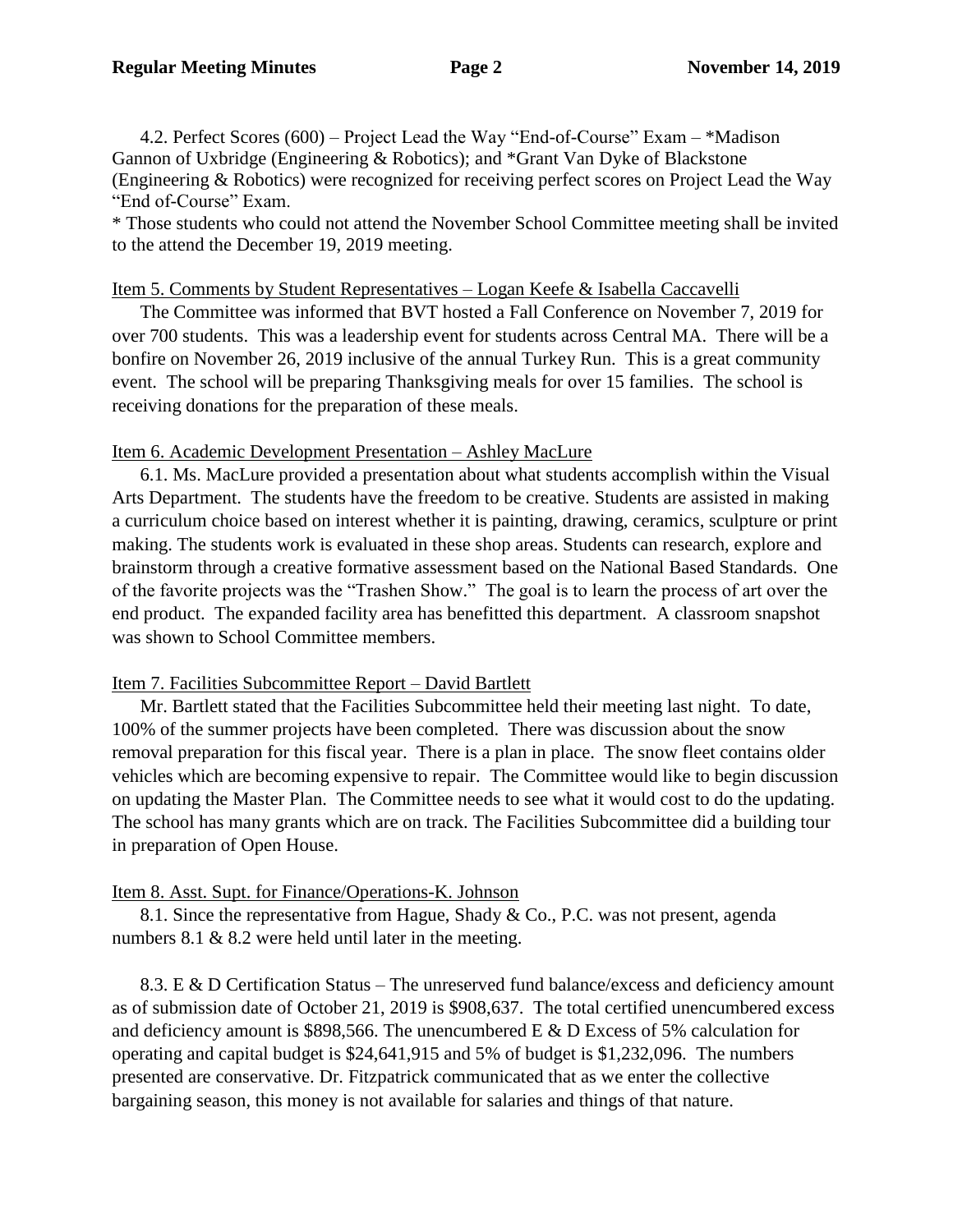8.4. E & D Transfer – On a motion made by Mr. Braun, seconded by Mrs. Mitchell, it was unanimously voted to approve the transfer of \$500,000 from district's certified excess and deficiency fund (account #1000-00-0302-000-0) into the Program and Facility Expansion Capital Projects Fund.

8.5. Security Window Film Contract Award – On a motion made by Mrs. Mitchell, seconded by Mr. Lavin, it was voted unanimously to award the security window film contract to Window Film Depot in the amount of \$24,207.50.

8.6. Donation Approval – On a motion made by Mr. Lavin, seconded by Mrs. Mitchell, it was voted unanimously to accept the donation from Tattersall Machining for a battery-operated floor scrubber.

8.1. Presentation of FY19 Audit Report – Hague, Sahady & Co., P.C.

a. FY19 Financial Audit – Mary Sahady provided a presentation for year ending June 30, 2019. The independent audit report reviewed financial statements of governmental activities, each major fund, and the aggregate remaining fund information. She provided a thorough review of the Management Discussion and Analysis section of the audited financial statements, anticipated changes, and management's responsibilities. She explained the differences between the District's Financial Statements (submitted to the Department of Revenue) and the audited Government-Wide Financial Statements (for external stakeholders). For example, the Government-Wide includes not only the results of operations from the General Fund, but also incorporates capital assets, bonds, pension liability and OPEB liability; as with most municipalities, the largest impact is driven by the OPEB liability. There was a brief discussion concerning strategies relative to reducing OPEB costs.

b. FY18 Student Activity Agreed Upon Procedures Audit – Mary Sahady presented the findings for the Student Activity Agreed Upon Procedures for the fiscal year ending June 30, 2018. Ms. Sahady reviewed the six findings and the District's response (i.e. Corrective Action Plan) and noted the findings were not significant in relation to findings her firm normally encounters. In many cases, procedures are in place but there are no formal documented policies or procedures. She then complemented the district on the overall record keeping for student activities.

8.2. Student Activity Audit Response (B. Auger/A. Steele) – Hague, Sahady & Co., P.C. performed an independent audit of Student Activity funds for the year ending June 30, 2018. The management of the District is responsible for the Student Activity funds. One of the recommendations is to provide more focused training to club and class advisors. This training will include an overview of policies and procedures that govern student activities, role of students, allowable costs, required documentation, use of credit cards, and planning annual activity events with related fundraising activities. A formal internal annual audit process will be put in place. The District Treasurer and School Business Official will coordinate internal audits of the Principal's Student Activity Records for off-cycle years.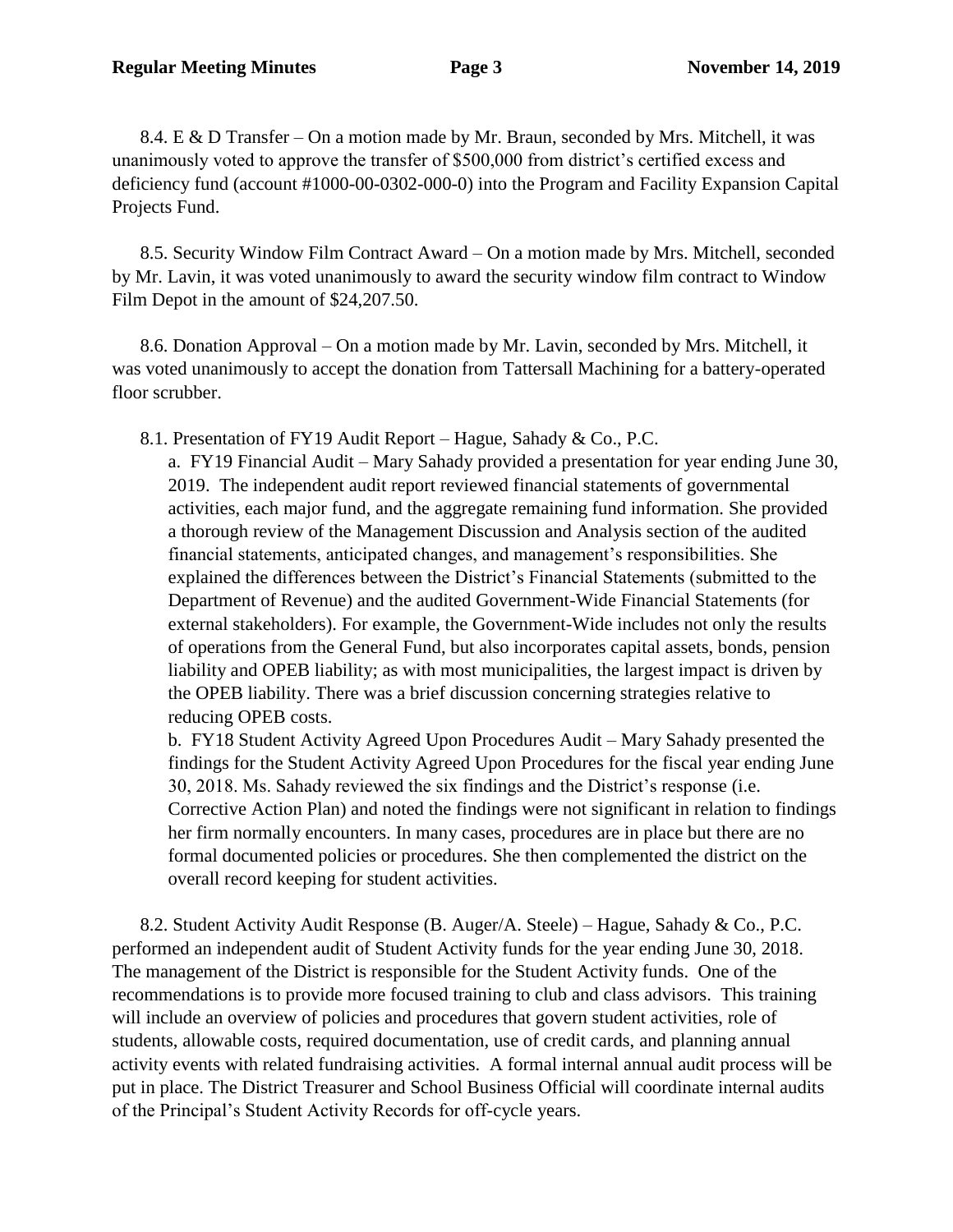8.7 Line Item Transfers – no transfers needed.

Item 9. Assistant Superintendent – Director's Report – A. Steele

9.1. National Honor Society Induction Ceremony Report – The National Honor Society Induction Ceremony was held on November 13, 2019. There are 94 new members.

9.2. Vocational Career & Curriculum Night Report – Curriculum Night took place on November 14, 2019 for new Freshman parents. During the evening, parents took part in a fourstation rotation of the various shops.

9.3. The Abigail Adams Award Ceremony will take place on November 20, 2019. There are 81 recipients for this year's award. Recipients are eligible to receive tuition to a state school for four years.

9.4. School Committee members were provided the Blackstone Valley Regional Vocational Technical High School 2019-2020 School Cancellation Contacts. The school is looking into possible blizzard bags for alternative learning assignments for potential snow days. There will be a detailed proposal at the next month's meeting.

Item 10. Budget Subcommittee Report – J. Mitchell

Ms. Mitchell, Budget Subcommittee Chair, informed the School Committee that the Budget Subcommittee held their first meeting. Mr. Lavin was thanked for serving as Chairman for the past several years. The Subcommittee noted that members were needed if anyone is interested in serving; meetings take place on Thursday nights. The full School Committee reviewed the budget schedule.

# Item 11. Superintendent-Director's Report – M. Fitzpatrick

# 11.1. Special Lobbying

a. Future Pension Withholding Formula – The Commonwealth of Massachusetts House Docket No. 48 has legislation filed which includes a provision that reimbursement currently outstanding to the state retirement board under paragraph (c) of sub-section (4) of section 28 of Chapter 32 for calendar years 2013, 2014, and 2015 shall not be required. This would allow BVT forgiveness of \$180,000 for each year. The pension formula is being reviewed.

b. Capital Skills Grant – BVT is sending letters of support for this grant valued at \$820,000. The group met this week to discuss the funding and the school does not have an update on the deliberations. The school will continue to monitor this.

c. Chapter 74 Regulations – Regulations are currently being reviewed at the state level. The Board of Education this week discussed modifications based on those standards. The school will do whatever is necessary to protect Vocational Education and the standards which drive quality and measured accountability.

11.2. The School Committee is in receipt of the FY20 Superintendent Goals. This is a fivemonth milestone status report. Goal #1 will be part of the collective bargaining. There are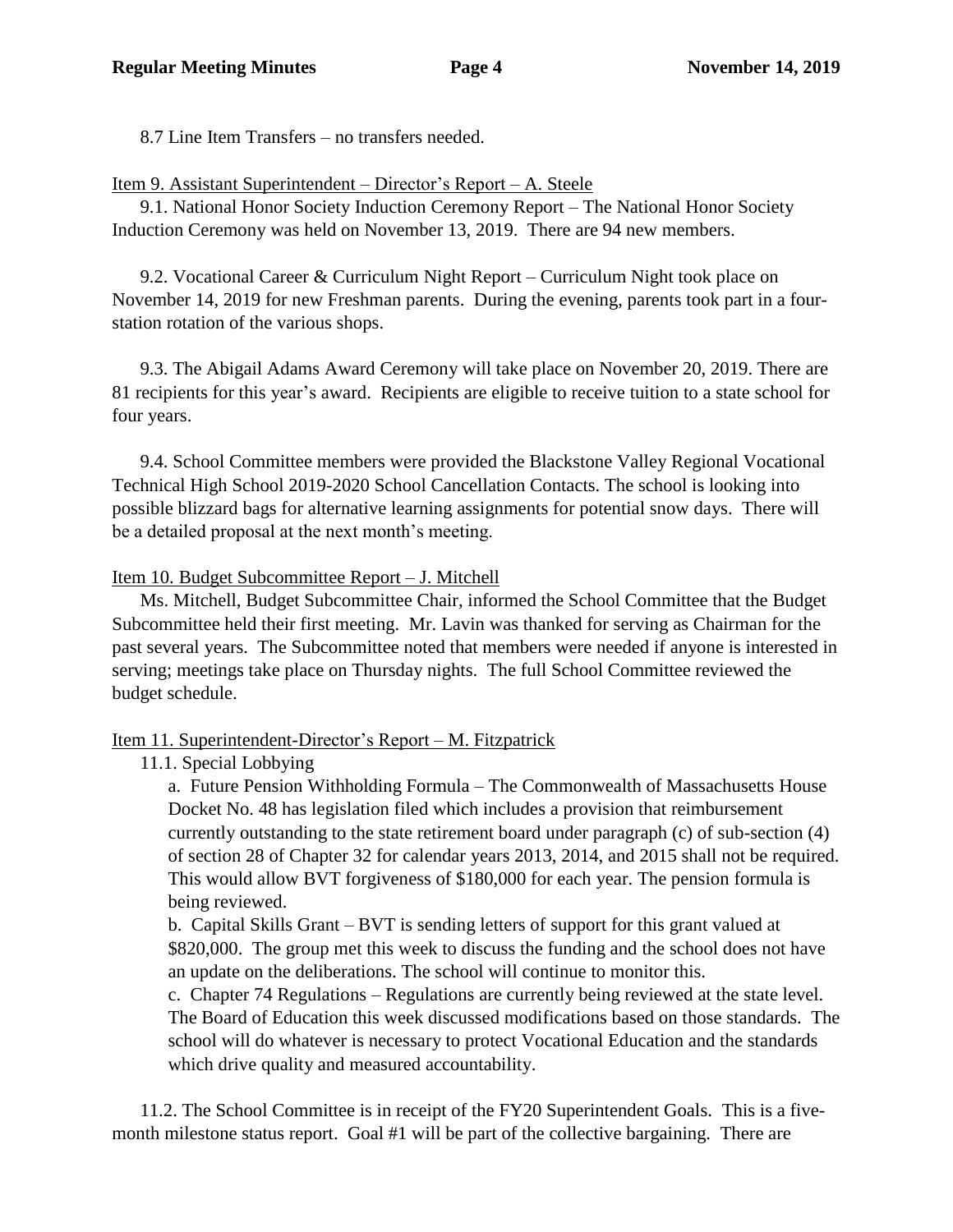multiple pre-negotiation activities underway. The Massachusetts Department of Elementary and Secondary Education (DESE) has recently altered the noted rubric. The presented version did not change the goals but repositioned the goals to align with the newest standards set by DESE. This is now in alignment with the state. Dr. Fitzpatrick will provide periodic reports regarding this process.

11.3 As cross referenced in Item 9.3, BVT has been officially notified that 81 students in the Class of 2020 have been awarded John and Abigail Adams Scholarships.

11.4. An Insurance Strategy Workshop, sponsored by MARS & Borislow Insurance, will be held at BVT on Thursday, December 12, 2019 from 11:00 a.m. - 1:00 p.m.

## Item 12. New Business:

Member Yitts communicated that in the past the Committee had discussed how the school is saving money on energy bills. He requested that an updated report be provided at a future meeting on how much the solar panels and furnace (which uses two different types of fuel) have saved the District. Dr. Fitzpatrick responded that this could be provided. He also explained that BVT has entered into an agreement with several solar fields and there is a grid that we draw from with discounted energy. The Superintendent gave credit to the Assistant Superintendent for Finance and Operations for his stewardship in this cost savings endeavor. The off-campus solar sources save energy while not disrupting limited on-campus opportunities.

Member Hanratty communicated that the Committee has discussed the snow fleet and the age of the vehicles and it was his recommendation to get an estimate of how much it would cost to lease a piece of equipment over five years. The current equipment is mostly 20 years old. He suggested acquiring something sooner than later. The option of purchase versus lease will be researched and reported back to the Committee. Mr. Hanratty also indicated that he would volunteer to be a member on the Budget Subcommittee.

12.1. Dr. Fitzpatrick is in receipt of a resignation letter dated November 13, 2019 from Megan Marszalek.

## Item 13. Items for the Good of the Committee:

The monthly compilation of news clippings and correspondence were made available for the School Committee to review. All members were informed that Blackstone Millville Regional High School Band won the National Championship. The Superintendent and School Committee members conveyed their congratulations for this sending school system's accomplishment.

### Item 14. Next Regularly Scheduled School Committee Meeting – December 19, 2019

## Item 15. Executive Session Per MGL Chapter 30A, Section 21 (a) #2 & #3

On a motion by made by Mr. Hanratty, seconded by Mrs. Mitchell, a roll call vote was taken at 8:25 p.m. to enter into Executive Session to approve executive session minutes and discuss non-collective and collective bargaining strategies per MGL Chpt. 30A, Section 21(a) #2 & #3,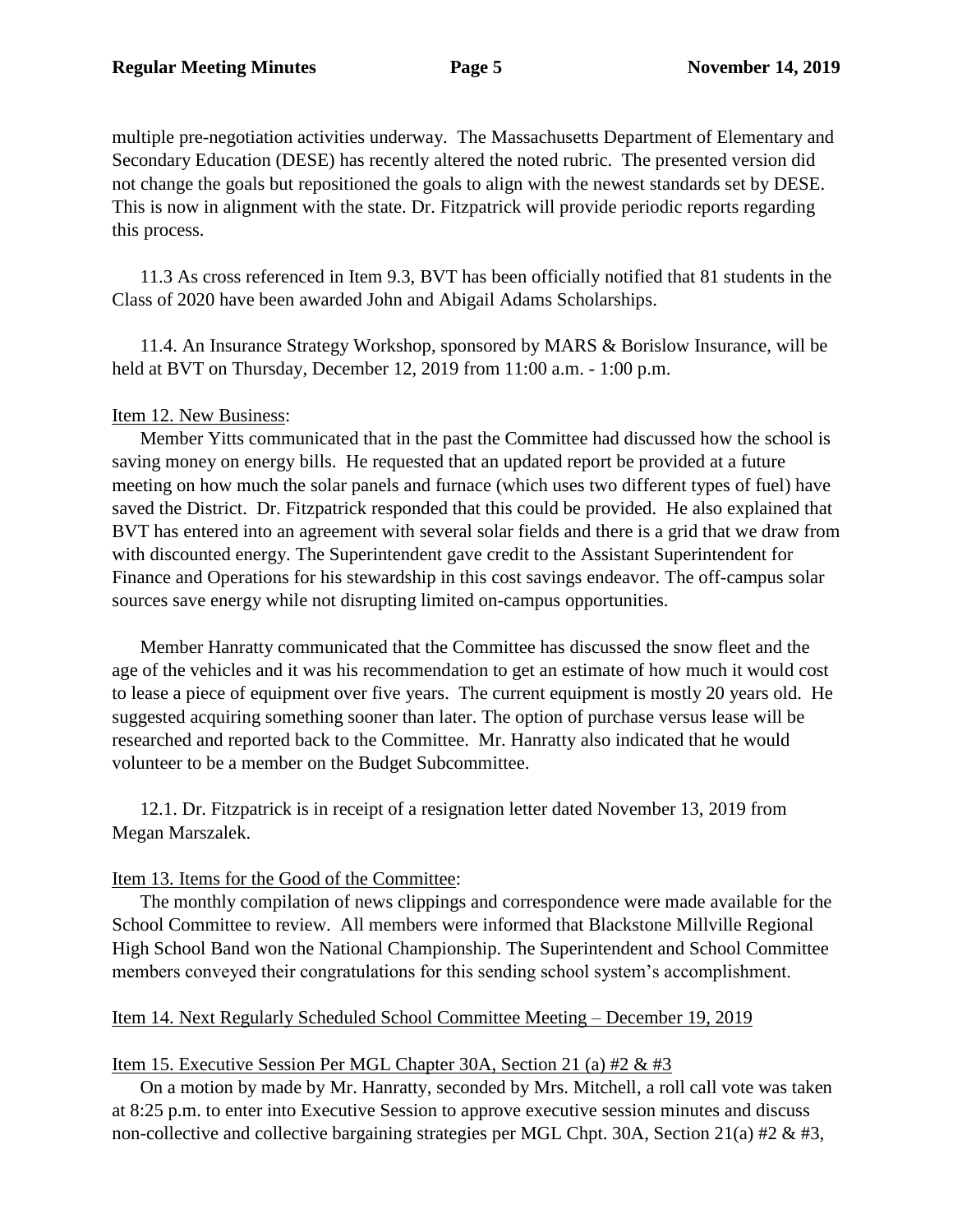as discussion in an open session would be detrimental to the District. The roll call was as follows:

| ave | Dennis P. Braun   | aye |
|-----|-------------------|-----|
| aye | Anthony M. Yitts  | aye |
| aye | John C. Lavin     | aye |
| aye | Julie H. Mitchell | aye |
| aye | Paul J. Braza     | aye |
|     |                   |     |

15.1. Approval of Executive Session Minutes – On a motion by Mr. Hanratty, seconded by Mr. Broderick, it was voted to accept but not to release the minutes of the executive session of October 17, 2019 as written.

15.2. Non-Collective Bargaining Strategy – Discussed in Executive Session

15.3. Collective Bargaining Strategy – Discussed in Executive Session

## Item 16. Decide: Release Status of Executive Session Minutes of 10/17/19

On a motion by Mr. Hanratty, seconded by Mr. Broderick, a roll call vote was taken to accept but not to release the minutes of the executive session of October 17, 2019 as written.

## Item 17. Meeting Closure:

17.1 The meeting was closed as declared by Member Finn.

17.2 On a motion by Mrs. Mitchell, seconded by Mr. Broderick, it was voted to adjourn the meeting at 8:35 p.m.

## **Listing of Materials Used in the Meeting:**

Item 2. Minutes of Regular Meeting of October 17, 2019 Item 3. Treasurer's Report November 8, 2019 Item 8.1. a. Hague, Shady & Co., P.C. Basic Financial Statements Item 8.1. b. Hague, Shady & Co., P.C. Student Activity Report Item 8.3. E & D Certification Status Item 8.4. E & D Transfer Item 8.5. Security Window Film Contract Award Item 8.6. Donation Approvals Item 9.4. 2019-2020 School Cancellation Contacts Item 11.a. Future Pension Withholding Formula Item 11.2. Superintendent-Director's Goals Item 11.3. John and Abigail Adams Scholarships Notification Item 11.4. MARS & Borislow Sponsored Insurance Item 12.1. Resignation Megan Marszalek Item 13. Items for the Good of the Committee

Respectfully submitted by,